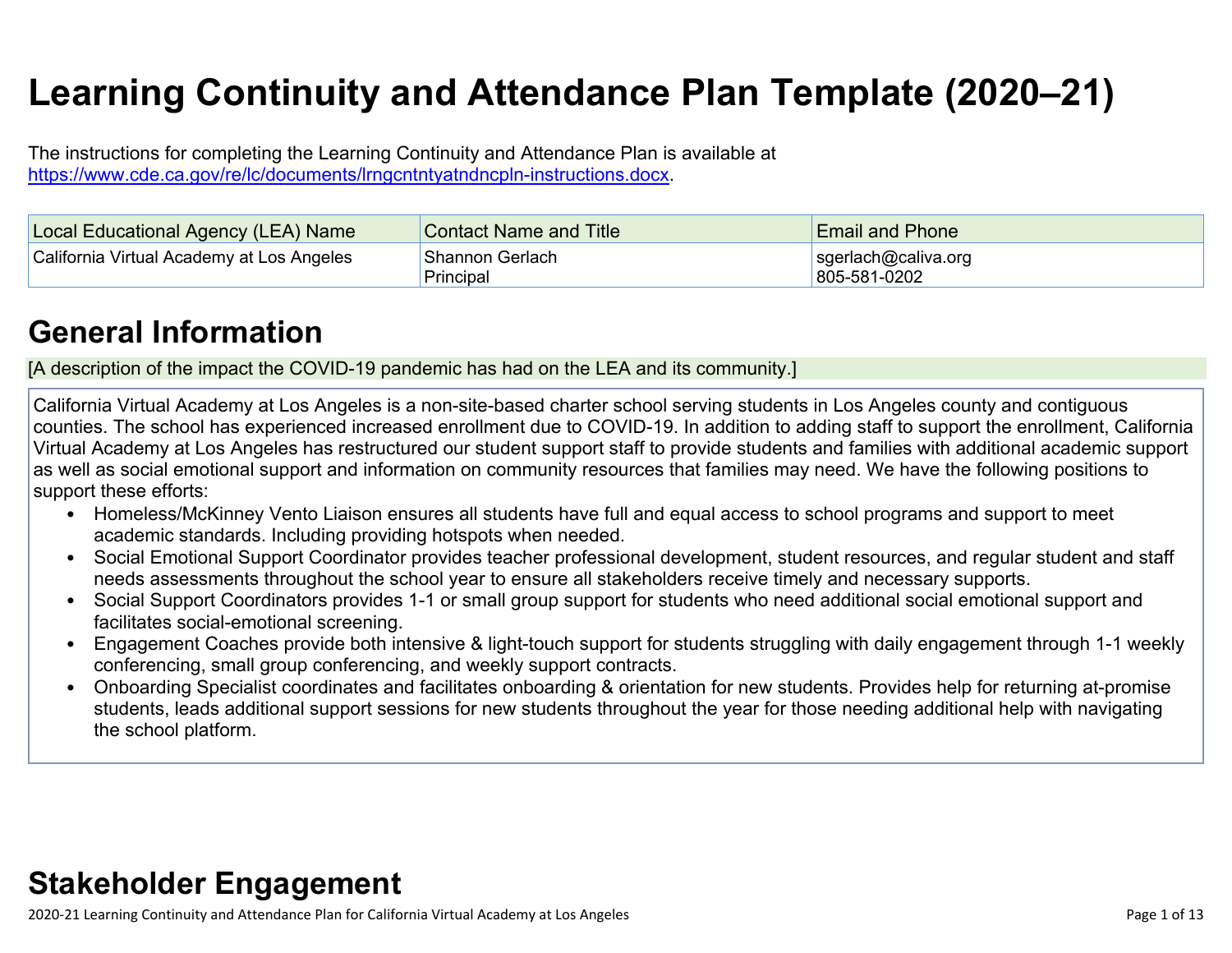#### [A description of the efforts made to solicit stakeholder feedback.]

Throughout the development of this plan, staff, parents, students, union leadership, and the school board were offered opportunities to provide feedback. Beginning in the spring of 2020, staff meetings were held to gather input on several aspects of the program, including the instructional model and social emotional supports. Grade level and subject area focus groups were formed to gather more specific feedback. As the plan was developed, a draft was provided to union leadership and a survey was sent to both new and returning families for feedback on plan development. In August, community input sessions were held to explain the different components of the plan and how it works in our virtual school model.

[A description of the options provided for remote participation in public meetings and public hearings.]

The plan was emailed with a survey link requesting feedback to all parents/guardians, middle school students, and high school students. All public meetings were held via Zoom that allowed any interested party to join remotely via internet or phone. Public hearings are held remotely through a conference line.

[A summary of the feedback provided by specific stakeholder groups.]

Feedback provided from the union included requests for social emotional professional development, continued access to health and wellness supports provided by our contracted personnel team, and the ability to work with administration to provide positive messaging to teachers with flexibility when possible. During stakeholder meetings held in Zoom with teachers, parents, and students, feedback was positive. There were questions regarding attendance requirements at live sessions, daily log ins, and access to supports through the Compass program. Parents were interested in how to get help with learning technology and accessing resources if they were struggling with their student.

[A description of the aspects of the Learning Continuity and Attendance Plan that were influenced by specific stakeholder input.]

Based on feedback provided, we updated the descriptions of social emotional supports and the description of roles on the Compass team. We added a Social Emotional Support Coordinator position to ensure a comprehensive program that includes teacher professional development, student resources, and regular student and staff needs assessments conducted throughout the school year to ensure all stakeholders receive timely and necessary supports. Professional development was added for teachers on the 7 Mindsets program beginning in August and continuing through the school year. Our onboarding supports include more robust training on the technology and systems necessary for success at our school.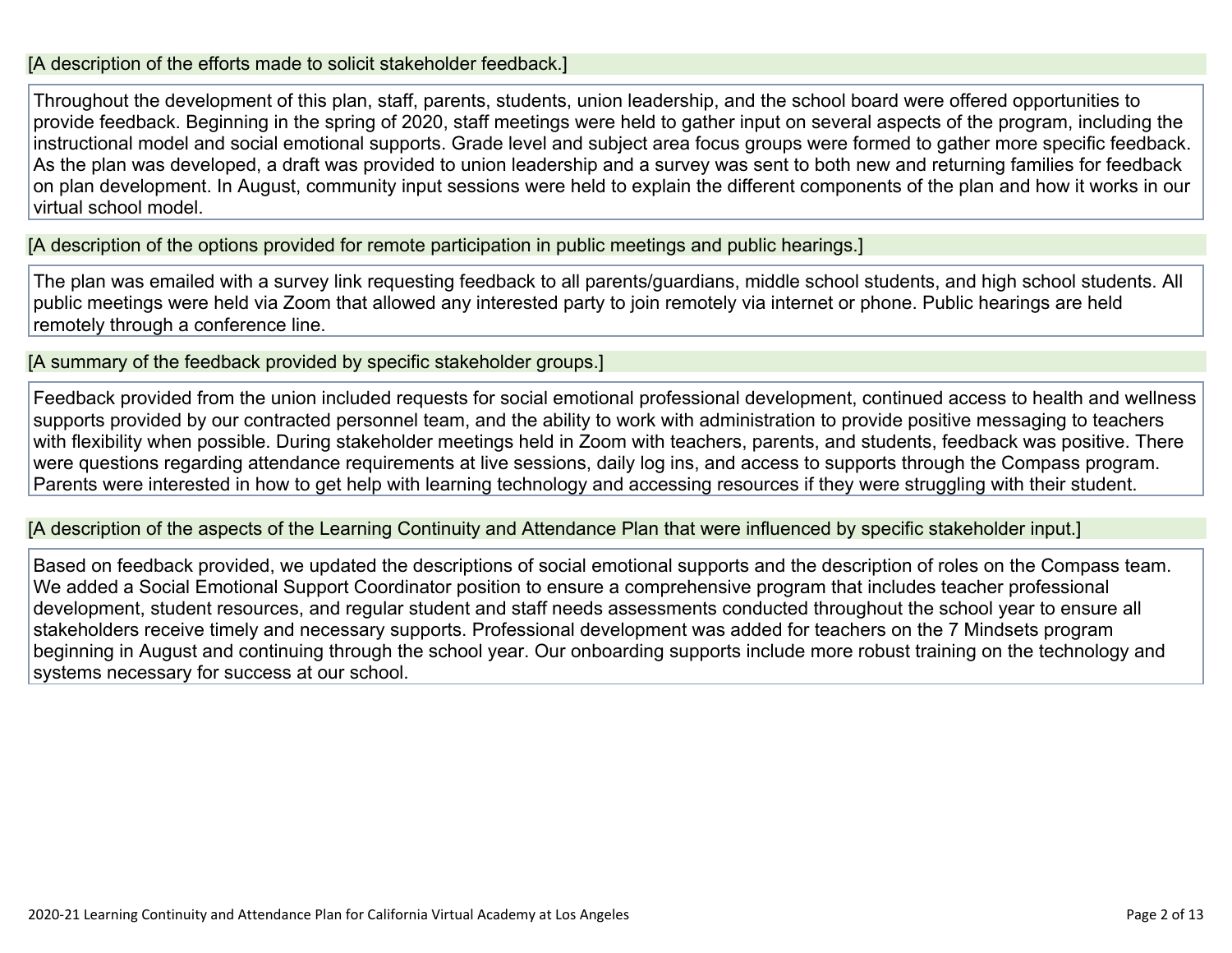# **[Continuity](http://www.doc-tracking.com/screenshots/20LCP/Instructions/20LCPInstructions.htm#ContinuityofLearning) of Learnin[g](http://www.doc-tracking.com/screenshots/20LCP/Instructions/20LCPInstructions.htm#ContinuityofLearning)**

### **In-Person [Instructional](http://www.doc-tracking.com/screenshots/20LCP/Instructions/20LCPInstructions.htm#ContinuityofLearning1) Offerings**

[A description of the actions the LEA will take to offer classroom-based instruction whenever possible, particularly for students who have experienced significant learning loss due to school closures in the 2019–2020 school year or are at a greater risk of experiencing learning loss due to future school closures.]

As a non-classroom based charter school, California Virtual Academy at Los Angeles provides instruction synchronously and asynchronously via our online platforms. Students in elementary grades are enrolled in seven course offerings including math, language arts, history, science, physical education, art, and music or world language. Students in middle school grades are enrolled in seven course offerings including math, language arts, history, science, physical education, art, and an elective offering including options of music, world language, and career readiness. High school students are enrolled in six courses to meet the graduation requirements of the school. Students have access to the asynchronous lesson components 24 hours a day, seven days per week. Daily assignments in courses are listed on the student's online school calendar and graded upon submission. Synchronous instruction is provided via our Class Connect platform. Teachers are required to provide a minimum of 15 hours of interactive instruction per week focused on high-priority essential standards. Students have additional targeted, synchronous instructional support for both remediation and enrichment according to individual student needs. Targeted small-group instructional sessions address learning loss due to school closures. Students are required to login daily and attend all assigned live instructional sessions.

#### **Actions Related to In-Person [Instructional](http://www.doc-tracking.com/screenshots/20LCP/Instructions/20LCPInstructions.htm#ContinuityofLearning2) Offerings [additional rows and actions may be added as necessary]**

| <b>Description</b>                                                                                                                                                                                                                                                                                                                                                                                                                                                                                                                                                                                                                                                                                                                                                                                                                 | <b>Total Funds</b> | Contributing |
|------------------------------------------------------------------------------------------------------------------------------------------------------------------------------------------------------------------------------------------------------------------------------------------------------------------------------------------------------------------------------------------------------------------------------------------------------------------------------------------------------------------------------------------------------------------------------------------------------------------------------------------------------------------------------------------------------------------------------------------------------------------------------------------------------------------------------------|--------------------|--------------|
| According to our charter, California Virtual Academy at Los Angeles is a non-classroom based<br>charter school. The actions listed are designed to meet the needs of our students for the 20-<br>21 school year.<br>• Students are enrolled in a broad course of study.<br>Instruction is provided synchronously and asynchronously via our online platforms.<br>Students are required to login to the online school daily and attend all assigned live<br>instructional sessions. In the instance of loss of Internet service, families are<br>provided an offline continued engagement plan.<br>Students are provided a laptop and all books/materials for courses. Technical support<br>is available.<br>Low-income families may receive an internet reimbursement.<br>Students experiences homelessness may receive a hotspot. |                    |              |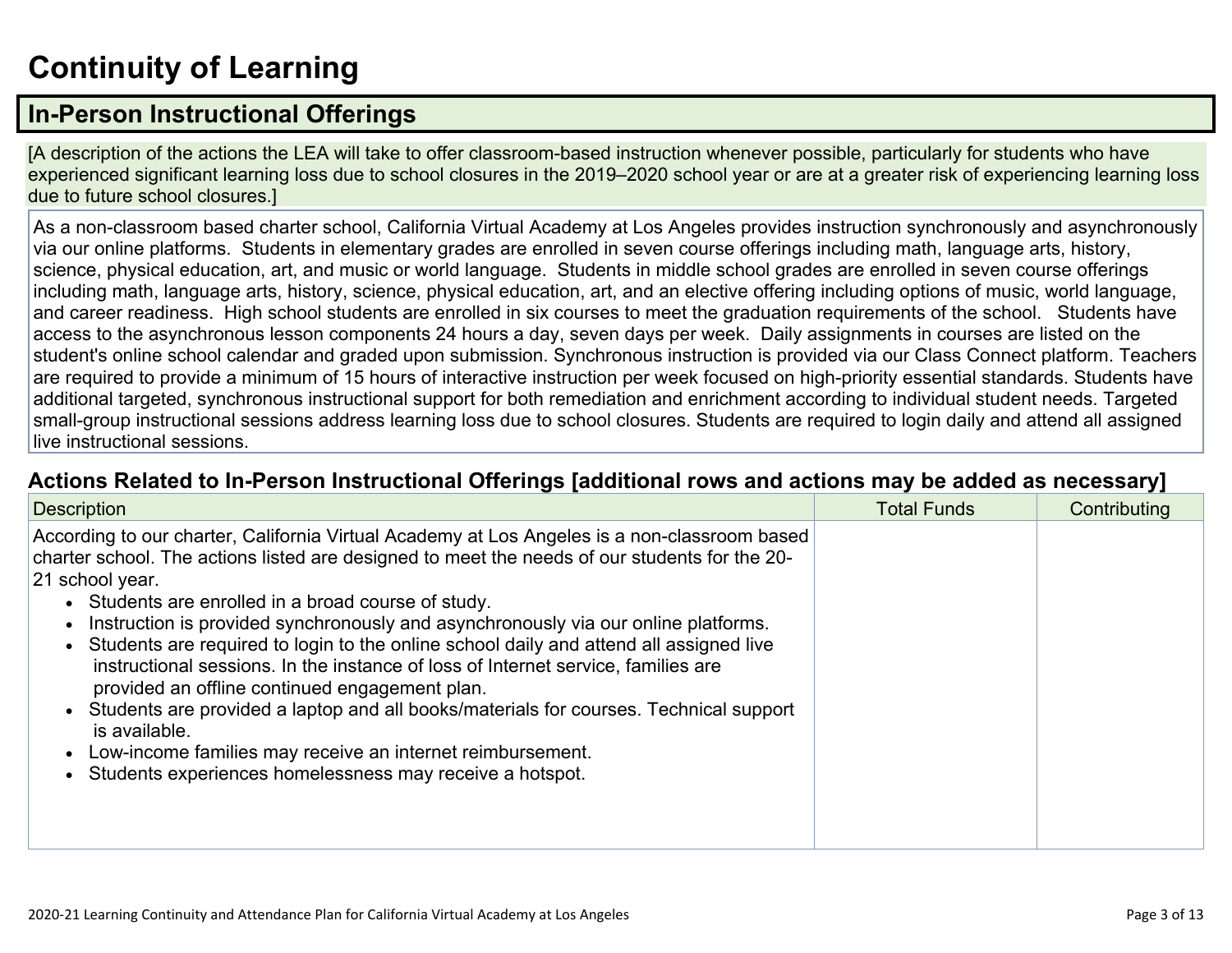### **Distance [Learning](http://www.doc-tracking.com/screenshots/20LCP/Instructions/20LCPInstructions.htm#DistanceLearningProgram) Program**

#### **Continuity of [Instruction](http://www.doc-tracking.com/screenshots/20LCP/Instructions/20LCPInstructions.htm#DistanceLearningProgram1)**

[A description of how the LEA will provide continuity of instruction during the school year to ensure pupils have access to a full curriculum of substantially similar quality regardless of the method of delivery, including the LEA's plan for curriculum and instructional resources that will ensure instructional continuity for pupils if a transition between in-person instruction and distance learning is necessary.]

Live instruction is facilitated through our class connect, online classroom, platform. Students are required to login daily and attend all assigned live instructional sessions. Each quarter includes an 8 week instructional cycle where teachers provide a minimum of 15 hours of live, interactive instruction and support. The bulk of instructional time is facilitated to the class, however many small group tutoring sessions or one on one support sessions are also offered by teachers.

Students at the California Virtual Academies have access to their courses and curriculum 24 hours a day, seven days a week. Daily, required assignments in courses are listed on the student's online school calendar and graded upon submission. Along with our course curriculum, students have access to a variety of other support resources, embedded in department's programs and facilitated through the classroom teacher.

In the instance of any loss of access to the online platforms due to loss of Internet service, etc, families are provided a continued engagement plan to ensure that there is no loss of academic engagement and support them with any needs they may have.

#### **Access to Devices and [Connectivity](http://www.doc-tracking.com/screenshots/20LCP/Instructions/20LCPInstructions.htm#DistanceLearningProgram2)**

[A description of how the LEA will ensure access to devices and connectivity for all pupils to support distance learning.]

All students are provided a laptop upon request and materials for all courses. Students may also qualify for internet subsidy based on household income reported on the Back to School Packet/ qualification for National School Lunch Program. Students who have reported homelessness may qualify for a hotspot to ensure internet access is available. Reduced cost internet service provider information is provided to families who report loss of income or financial difficulty. Technical support is available through K12 to ensure students have appropriate equipment and access. Damaged, stolen, or lost equipment will be reported and replacements ordered as needed.

#### **Pupil [Participation](http://www.doc-tracking.com/screenshots/20LCP/Instructions/20LCPInstructions.htm#DistanceLearningProgram3) and Progress**

[A description of how the LEA will assess pupil progress through live contacts and synchronous instructional minutes, and a description of how the LEA will measure participation and time value of pupil work.]

The school assess pupil progress with live contacts and synchronous instructional minutes in several different ways. Homeroom teachers make monthly enduring connection calls to their homeroom students to review attendance, progress in classes and current grades. Additionally, homeroom teachers hold quarterly parent student teacher conferences and send out progress reports and semester report cards.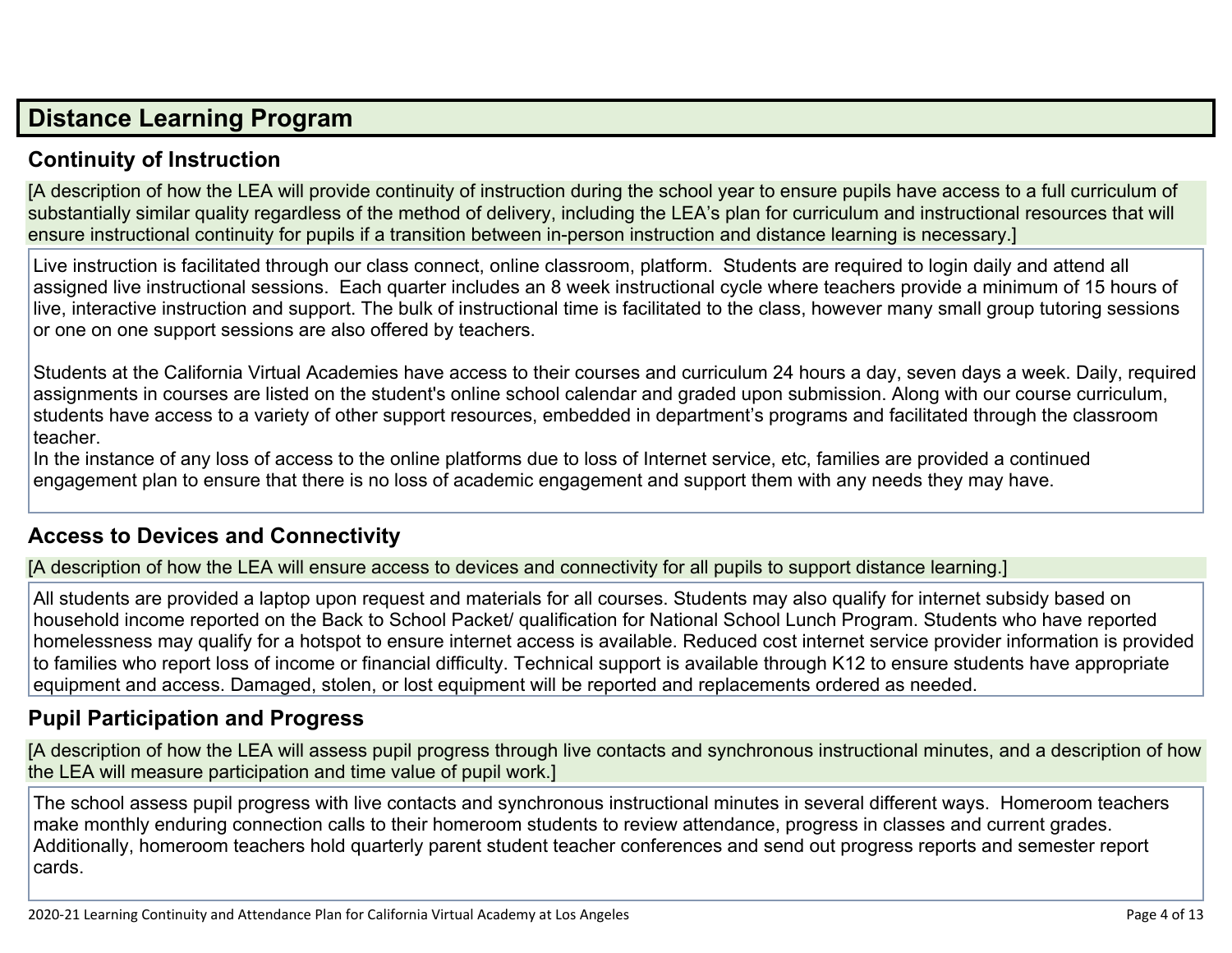With regards to content classes, the live instruction invitation framework emphasizes math and English instruction and takes into consideration the overall hours a student is expected to spend in Class Connect each week by limiting class session length to an average of 45 minutes. The live instruction schedule is designed to allow small group instruction while also allowing for flexibility in grouping, session length, and opportunities for extended collaborative sessions. During live sessions, students be assessed on previous knowledge and knowledge gained during the lesson. Teachers have and continue to work with their instructional coach and content team to determine priority standards and common assessments for the courses.

Homeroom teachers, instructional coaches and Attendance Advocates monitor student participation and attendance in live instructional sessions using the daily activity report and the weekly progress tracker, in addition to other content reports as necessary. They follow up with students to ensure students understand the importance of attending live sessions and help students overcome challenges to live student attendance.

#### **Distance Learning Professional [Development](http://www.doc-tracking.com/screenshots/20LCP/Instructions/20LCPInstructions.htm#DistanceLearningProgram4)**

[A description of the professional development and resources that will be provided to staff to support the distance learning program, including technological support.]

As an established virtual online school all professional development and resources are set up to support virtual learning. Our school has a dedicated IT team to support staff, families, and students. Staff is also trained to provide technological support to families when they experience temporary internet or computer issues. Our school has an engagement policy to support students when they may be temporarily offline. All staff received professional development on the use of project based learning within an online based platform to provide students with engaging, authentic learning experiences online. In addition, teachers receive ongoing coaching and professional development on mathematical practices and utilizing rich math tasks to improve student outcomes. Teachers also engage in Professional Learning Communities to improve academic achievement for all CAVA students.

#### **Staff Roles and [Responsibilities](http://www.doc-tracking.com/screenshots/20LCP/Instructions/20LCPInstructions.htm#DistanceLearningProgram5)**

[A description of the new roles and responsibilities of affected staff as a result of COVID-19.]

In the High School, Graduation Coaches have been added to create a wrap around support for our senior class. They ensure all documentation is in order, students are on track to graduate, and they support them in achieving their college and career goals. The role is intended to directly impact graduation rate, college and career readiness, and monitor students for one year post-graduation.

California Virtual Academy at Los Angeles is developing a new Socio-Emotional and Engagement team called Compass. The Compass Program provides information, resources, and support to students and families who are new to our schools, who are struggling to remain engaged in school, or who are in a crisis situation due to lack of resources or social-emotional issues. Within the Compass Program are several roles that provide targeted support to students, based on individual needs:

- Engagement Coaches: Provide both intensive & light-touch support for students struggling with daily engagement through 1-1 weekly conferencing, small group conferencing, and weekly support contracts.
- Community Coordinator: Hosts online sessions to support and provide connection for Learning Coaches, assists in coordination of in-Person Events, facilitates Social Media and school-level communications.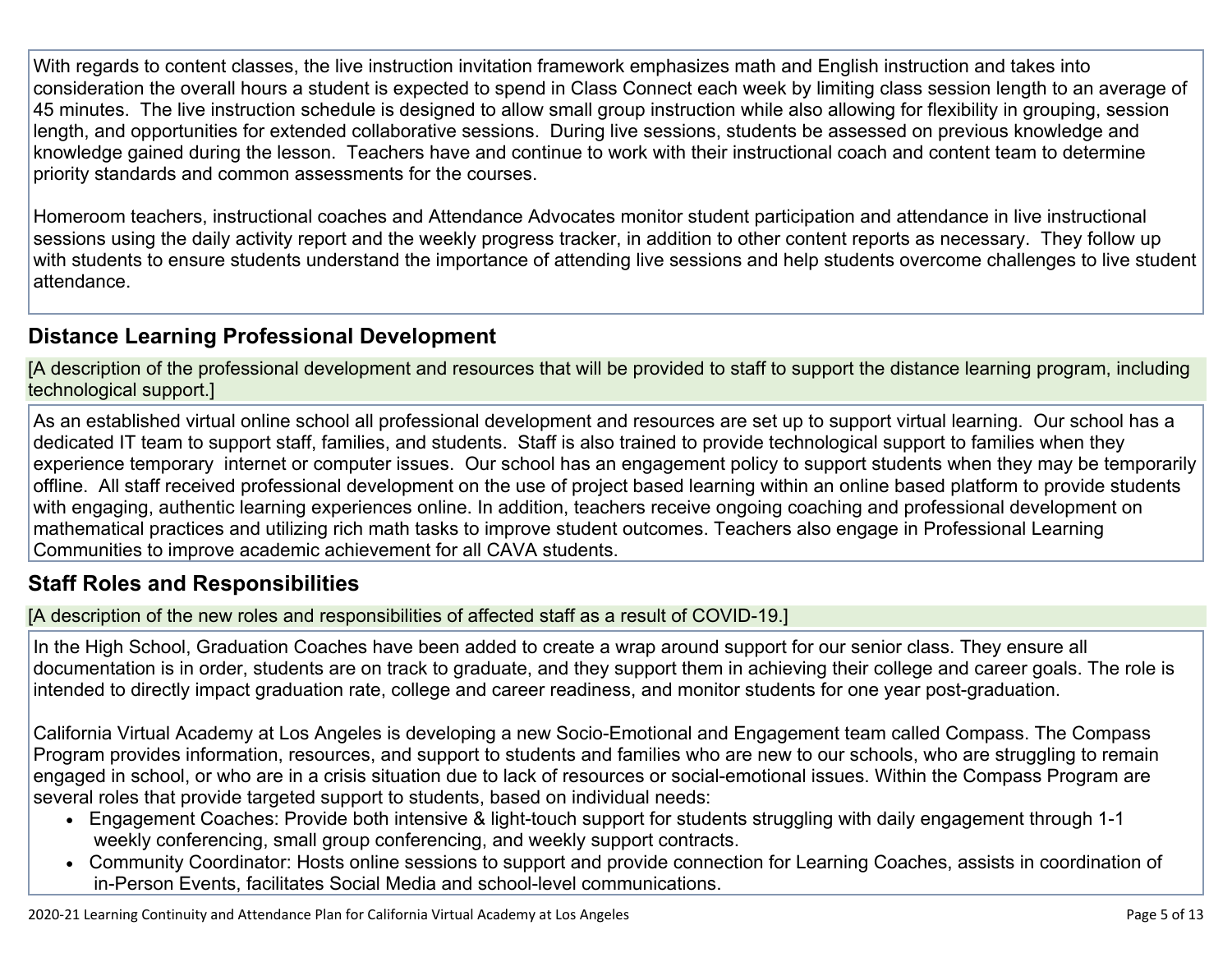- MKV & Foster Support Coordinator: Provides information and resources to homeless and foster students
- Support Coordinators: Oversee the 7 Mindsets Assemblies and monthly communication to families, facilitates school-wide socialemotional screening, provides 1-1 or small group support for students who need additional SE supports.
- Onboarding Specialist: Coordinates and facilitates onboarding & orientation for new students. Provides help for returning at-promise students through Modified Strong Start sessions. Leads additional support sessions for new students throughout the year for those who need additional help with navigating the school platform.

Staff is provided professional development in the 7 Mindsets curriculum to integrate social-emotional learning into their instruction and communication with students. Staff is also provided training in how to incorporate trauma informed practices into their communication with students and families based on research.

The school holds regular virtual assemblies on internet/cyber bullying, internet safety, and suicide prevention throughout the school year. We also utilize 7 mindsets curriculum to support student socio-emotional health.

The Compass Social Emotional Coordinators surveys all students in the fall to identify those students who are at high risk for socialemotional difficulties. Students are offered additional support with Compass and their parents are sent information on community resources that are available, based on need. Additionally, all students are invited to monthly 7 Mindsets assemblies to support SE learning and to foster a supportive school climate. Teachers and staff can request additional support from the Compass Program for students who are struggling with engagement or social-emotional difficulties.

#### **[Supports](http://www.doc-tracking.com/screenshots/20LCP/Instructions/20LCPInstructions.htm#DistanceLearningProgram6) for Pupils with Unique Needs**

[A description of the additional supports the LEA will provide during distance learning to assist pupils with unique needs, including English learners, pupils with exceptional needs served across the full continuum of placements, pupils in foster care, and pupils who are experiencing homelessness.]

California Virtual Academy at Los Angeles is an established virtual school model ready to support all students in a virtual setting. All students have a designated learning coach and are connected to a teacher as their main point of contact to ensure daily checks of progress and attendance occur. Support staff are available to assist with specific needs in the areas of attendance, academic progress, social/ emotional, language development, foster youth, homelessness, IEP, and 504 Plan.

All students classified as an English Learner with the state of CA offers live ELD classes each week. These classes directly teach the ELD standards as they are aligned with the essential ELA standards the students are learning in core classes. Students are offered additional small group ELD instruction based on formative assessments and need to access the general education curriculum. Additional online resources are being sent to families with home language support and online learning activities.

Pupils with exceptional needs served across the full continuum of placements - The school values all students, including students with disabilities. Through this unprecedented pandemic, we have continued to comply with IDEA and all services have been continuously offered virtually per individual students' IEPs. Virtual support is being offered to our students attending non-public schools, for the duration of in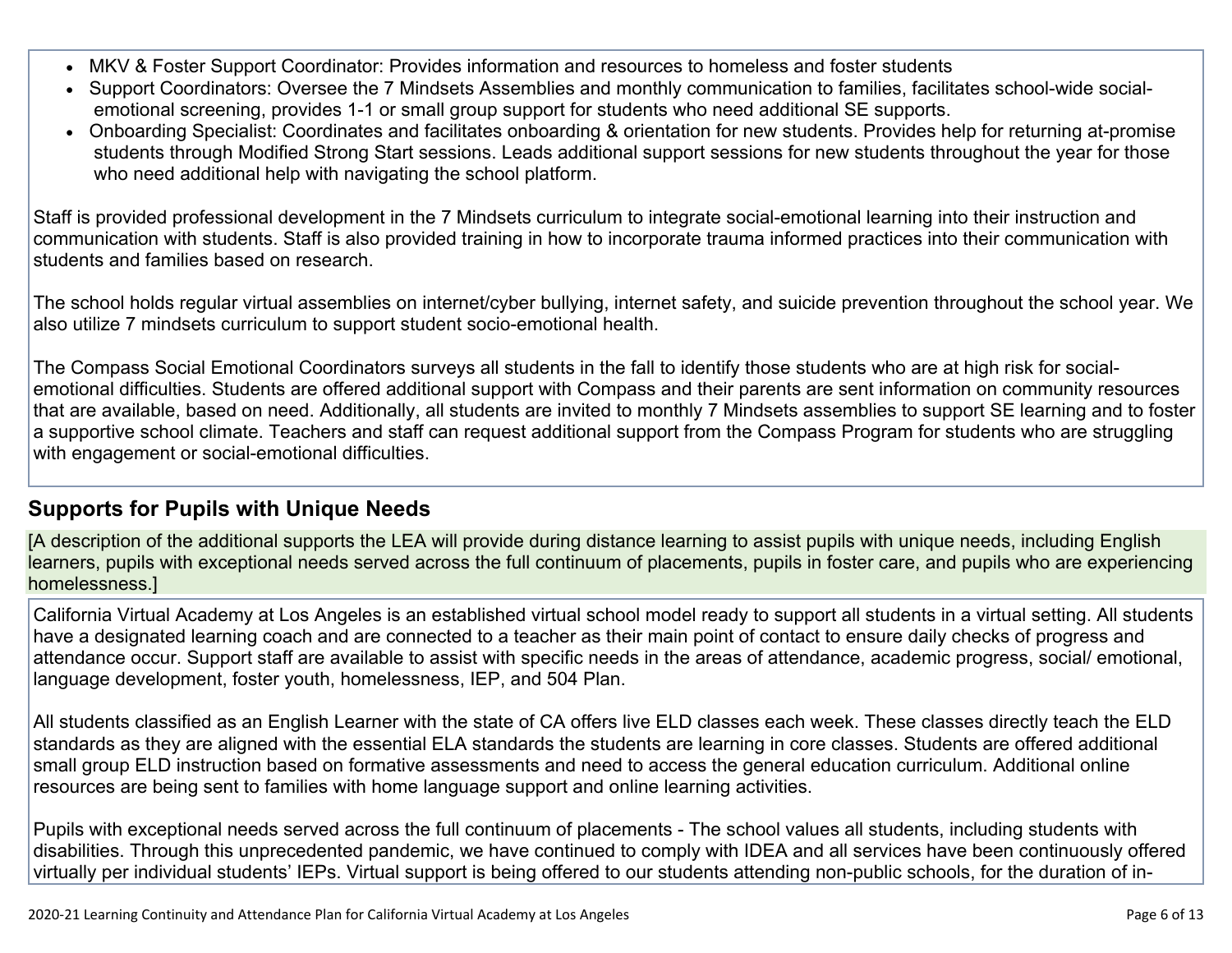person school closures. Considering student needs, IEP teams met during this time to discuss additions or changes to services to support social-emotional and behavioral needs.

California Virtual Academy at Los Angeles is committed to supporting the unique educational, emotional, and social needs of all students, including those who are in foster care or are experiencing homelessness. These hardships often cause additional stress and anxiety that affect a child's capacity to focus in school. As students are identified as foster or homeless, the MKV & Foster Support Coordinator, a new position created in response to the COVID-19 pandemic, reaches out to the student/family to work with them 1-1 to notify them of their rights, to determine what types of support the family needs, and to connect the family to necessary resources. Common needs include referrals to community-based resources, additional in-school support, and help in maintaining regular internet service to connect to school. If the family needs help with internet, help would be provided in completing the BTSP for ISP reimbursement. If a hotspot is needed (for MKV families), delivery would be arranged. Homeless and foster youth in high school are assessed to determine whether partial credits have been earned. Foster Youth in 11th or 12th grade are assessed to determine whether they are eligible for reduced credit graduation in adherence to AB 167/216.

#### **Actions related to the Distance Learning Program [additional rows and actions may be added as [necessary\]](http://www.doc-tracking.com/screenshots/20LCP/Instructions/20LCPInstructions.htm#DistanceLearningProgram7)**

| <b>Description</b>                                                                                                                                                                                                                                                                                                                                                                                                                                                                                                                                                                                                                                                                                                                                                                                                                                                                                                                                                                                                                                                                                                                                                                                                                                                                                                                                                                    | <b>Total Funds</b> | Contributing |
|---------------------------------------------------------------------------------------------------------------------------------------------------------------------------------------------------------------------------------------------------------------------------------------------------------------------------------------------------------------------------------------------------------------------------------------------------------------------------------------------------------------------------------------------------------------------------------------------------------------------------------------------------------------------------------------------------------------------------------------------------------------------------------------------------------------------------------------------------------------------------------------------------------------------------------------------------------------------------------------------------------------------------------------------------------------------------------------------------------------------------------------------------------------------------------------------------------------------------------------------------------------------------------------------------------------------------------------------------------------------------------------|--------------------|--------------|
| According to our charter, California Virtual Academy at Los Angeles is a non-classroom based<br>charter school. The actions listed are designed to meet the needs of our students for the 20-<br>21 school year.<br>• Students are enrolled in a broad course of study.<br>Instruction is provided synchronously and asynchronously via our online platforms.<br>Students are required to login to the online school daily and attend all assigned live<br>instructional sessions. In the instance of loss of Internet service, families are<br>provided an offline continued engagement plan.<br>• Students are provided a laptop and all books/materials for courses. Technical support<br>is available.<br>Low-income families may receive an internet reimbursement.<br>Students experiences homelessness may receive a hotspot<br>Graduation Coaches ensure students are on track to graduate.<br>Socio-Emotional and Engagement team, including Engagement Coaches,<br>Community Coordinator, Support Coordinators, and Onboarding Specialist, provide<br>targeted support to build relationships, and bring about success and engagement.<br>• MKV & Foster Support Coordinator ensure all students have full and equal access to<br>school programs and support to meet academic standards.<br>ELD teachers provide English Learners with synchronous designated ELD classes. | 38587672           | Yes          |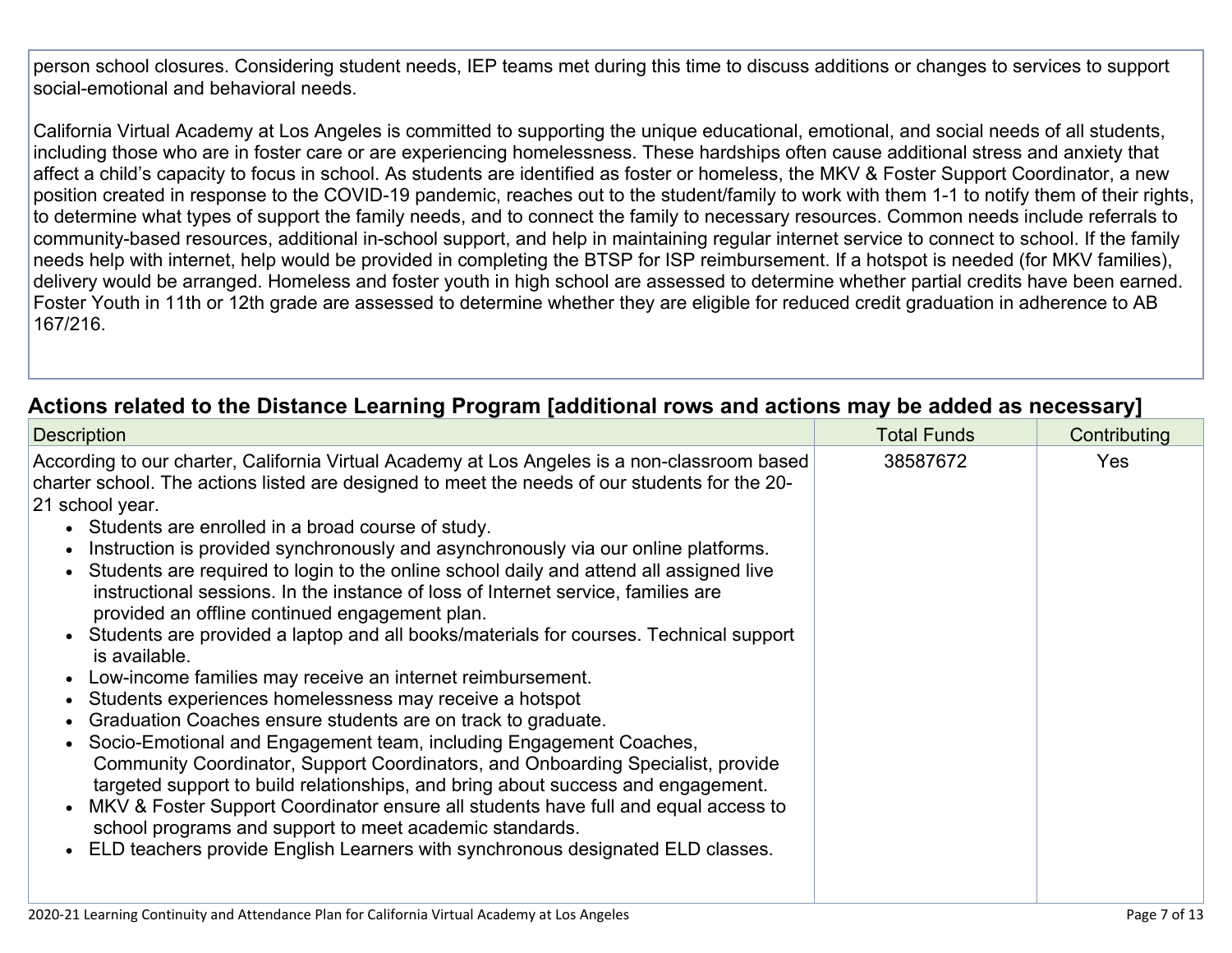| D. | THUS | $\cdots$ |
|----|------|----------|
|    |      |          |

### **Pupil [Learning](http://www.doc-tracking.com/screenshots/20LCP/Instructions/20LCPInstructions.htm#PupilLearningLoss) Loss**

[A description of how the LEA will address pupil learning loss that results from COVID-19 during the 2019–2020 and 2020–21 school years, including how the LEA will assess pupils to measure learning status, particularly in the areas of English language arts, English language development, and mathematics.]

All students (new and returning) start the year with a benchmark assessment (Star360), designed to identify areas of strength and weakness. The taking of this assessment is marked as required, strongly encouraged, and awarded points by homeroom teachers. The results of this assessment are utilized to invite students to live sessions to vary in length and frequency, based on student needs and areas of excellence.

#### **Pupil Learning Loss [Strategies](http://www.doc-tracking.com/screenshots/20LCP/Instructions/20LCPInstructions.htm#PupilLearningLoss1)**

[A description of the actions and strategies the LEA will use to address learning loss and accelerate learning progress for pupils, as needed, including how these strategies differ for pupils who are English learners; low-income; foster youth; pupils with exceptional needs; and pupils experiencing homelessness.]

This starts, as addressed above, with the initial benchmark assessment. The results of this assessment are utilized to invite students to live sessions that vary in length and frequency, based on student needs and areas of excellence. Students with special needs are identified by their homeroom teacher and parent/LC and referred for extra layers of support offered by the Sped and/or Compass Team. Each department identifies student learning loss and gaps through a standards based diagnostic assessment. Utilizing the results from that assessment, teachers implement a multi-tiered instructional approach that targets all students' needs. All students receive daily core instruction offered live and virtual in the high priority standards. Students that have learning gaps are invited to additional live virtual small group intervention sessions with the GE teacher. Elementary students exhibiting significant learning gaps participate in researched based supplemental programs for math and/or ELA. Middle School students exhibiting significant learning gaps participate in an intervention program in math and/or ELA overseen by the Academic Lead Support. Students identified as homeless are supported by our Compass Team which provides local and state resources along with an internet hotspot to maintain connectivity as needed. Internet subsidies are provided to students based on their financial needs as evidenced by their income level.

All English Learners have an ELD Specialist who is authorized to teach designated English Language Development supporting them in addition to their general education teacher. Each EL receives a differentiated curriculum based on his/her individual language proficiency. Instruction is targeted to the ELD standards and frequent formative assessments ensure each English Learners is making adequate progress.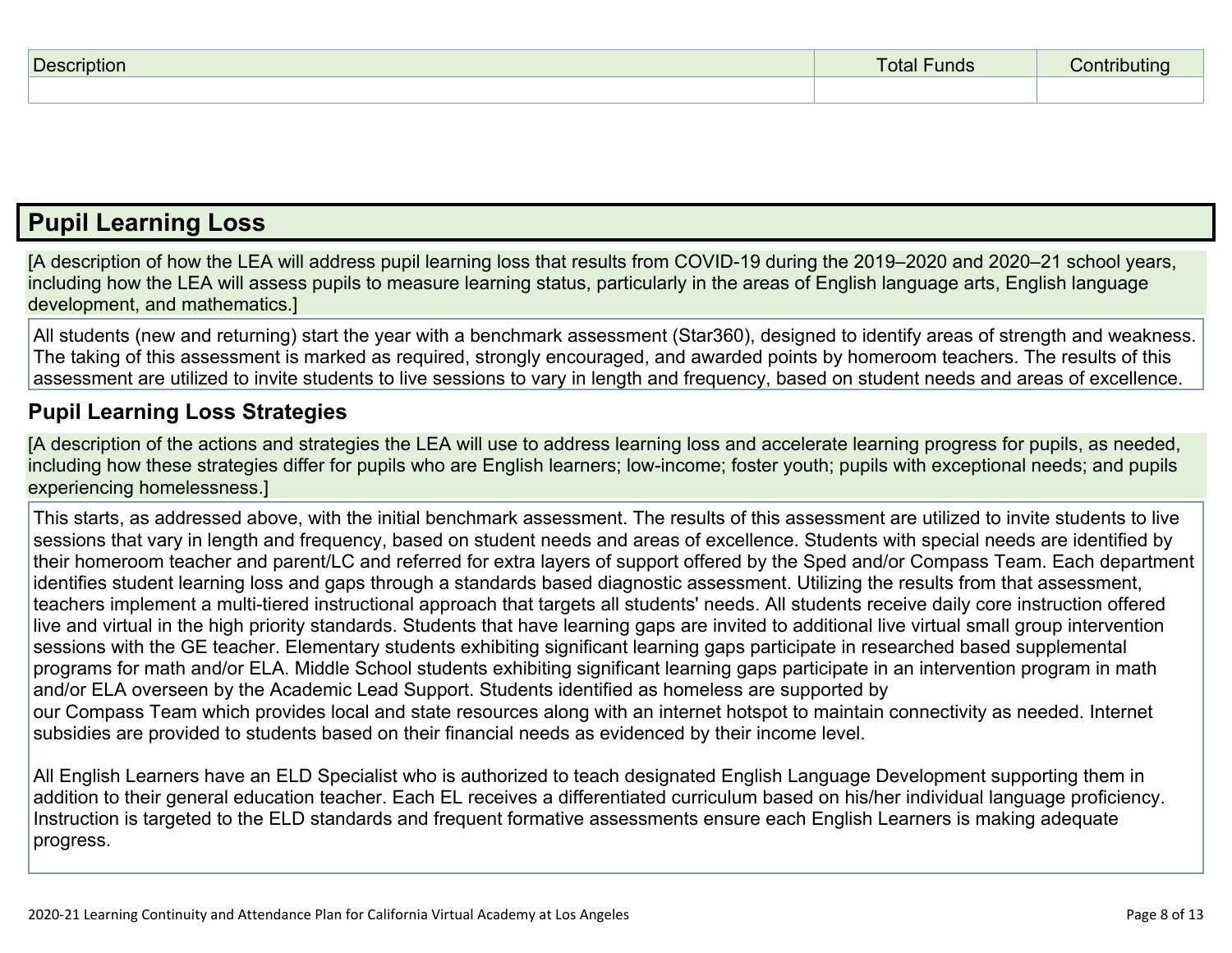The special education department addresses student needs on an individual basis. Any additional supports or services that are deemed necessary to address learning loss is provided. Our students in special education have access to all interventions and supports offered through the general education program.

#### **[Effectiveness](http://www.doc-tracking.com/screenshots/20LCP/Instructions/20LCPInstructions.htm#PupilLearningLoss2) of Implemented Pupil Learning Loss Strategies**

[A description of how the effectiveness of the services or supports provided to address learning loss will be measured.]

We are measuring effectiveness through regular standards-based benchmark assessments in math and ELA throughout the year. Teachers are also conducting numerous formal and informal assessments through daily interaction in the online classroom, as well as in live support sessions. Administrators and Instructional Coaches at all levels are observing teachers' live sessions throughout the year and providing feedback, encouragement, and support. Teachers and administrators are meeting monthly to discuss student and teacher progress, using data collected in live sessions, through the benchmark assessments, and in the online classroom. Professional Learning Communities are held weekly to discuss and evaluate the effectiveness of live instructional practices along with creating common assessments and adjusting instruction as needed.

Teachers provide daily live virtual sessions that focus on the high priority standards. Teachers also implement a multi-tiered RTI approach to ensure all students receive core instruction and students that need additional support are offered tier 2 and tier 3 interventions throughout the week. The effectiveness of these sessions are monitored on a weekly basis through in class formative assessments, on a monthly basis during teacher PLC meetings and documented on a standards tracker.

Teachers analyze data on an ongoing weekly basis to measure the effectiveness of student supports put in place and meet with the administrative team quarterly to discuss student and teacher progress. Students that have significant learning gaps are provided tier 3 support through utilizing the intervention program, overseen and monitored by the Academic Lead support. Weekly reports are provided to measure student growth and progress. Administrative observations and Instructional Coach observations take place approximately 4 times a month to monitor and assess the effectiveness of instruction taking place in live sessions.

#### **Actions to Address Pupil Learning Loss [additional rows and actions may be added as [necessary\]](http://www.doc-tracking.com/screenshots/20LCP/Instructions/20LCPInstructions.htm#PupilLearningLoss4)**

| <b>Description</b>                                                                                                                            | <b>Total Funds</b> | Contributing |
|-----------------------------------------------------------------------------------------------------------------------------------------------|--------------------|--------------|
| Benchmark assessment identifies areas of strength and weakness in reading and<br>math.                                                        | 1178716            | Yes          |
| Instructional Leads oversee and monitor the response to instruction to increase<br>student achievement in Math and ELA.                       |                    |              |
| Supplemental intervention programs provided to students experiencing significant<br>learning gaps.                                            |                    |              |
| • Professional Learning Community focused on evaluating the effectiveness of live<br>instructional practices and creating common assessments. |                    |              |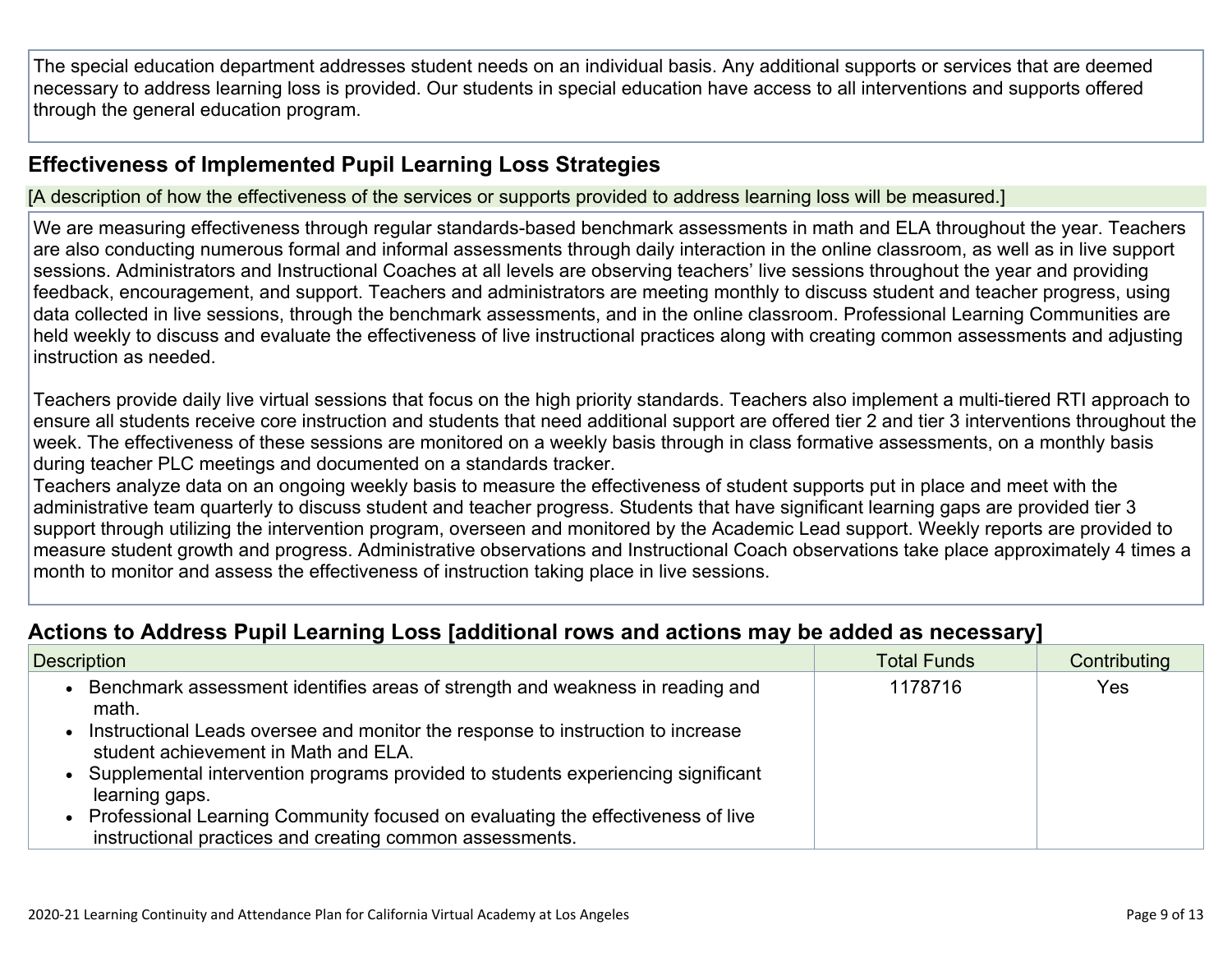| Description                                                                                                 | <b>Total Funds</b> | Contributing |
|-------------------------------------------------------------------------------------------------------------|--------------------|--------------|
| Instructional Coaches monitor and assess the effectiveness of instruction taking<br>place in live sessions. |                    |              |

### **Mental Health and Social and Emotional [Well-Being](http://www.doc-tracking.com/screenshots/20LCP/Instructions/20LCPInstructions.htm#MentalHealthandSocialandEmotional)**

[A description of how the LEA will monitor and support mental health and social and emotional well-being of pupils and staff during the school year, including the professional development and resources that will be provided to pupils and staff to address trauma and other impacts of COVID-19 on the school community.]

The Compass Social Emotional Coordinators surveys all students in the fall to identify those students who are at high risk for socialemotional difficulties. Students are offered additional supports with Compass and their parents are sent information on community resources that are available, based on need. Additionally, all students are invited to monthly 7 Mindsets assemblies to support SE learning and to foster a supportive school climate. Teachers and staff can request additional support from the Compass Program for students who are struggling with engagement or social-emotional difficulties. CAVA is creating a specialized focus on social-emotional learning and gather baseline, midyear, and end of year data to make informed decisions about the social-emotional needs of the school's students, teachers, parents, and administrators. The school also form a Social and Emotional Committee consisting of each of these stakeholders listed previously. The committee is integral in evaluating the school's needs and steering the direction of support that is needed to impact the school's culture, and efficacy of social-emotional learning.

To provide an additional layer of support to the social-emotional well-being of our students, they have access to and participate in the 7 Mindsets Program. In addition to the 7 mindsets content and curriculum, students are invited to attend monthly assemblies with one mindset as the focus for each assembly. Teachers are provided with professional development opportunities on how to integrate the mindsets into instructional and HR sessions, based on the monthly focus.

Professional Development: Staff is provided professional development in the 7 Mindsets curriculum. There are also monthly professional development for teachers on how they can integrate social-emotional learning within their instruction and communication with students. Staff is also provided training in how to incorporate trauma informed practices into their communication with students and families based on research regarding ACES. All teachers, TK-12 have access to the 7 Mindsets Portal. CAVA provides Parent Trainings to better educate parents on the importance of social-emotional learning and how to apply key strategies and techniques within their parenting.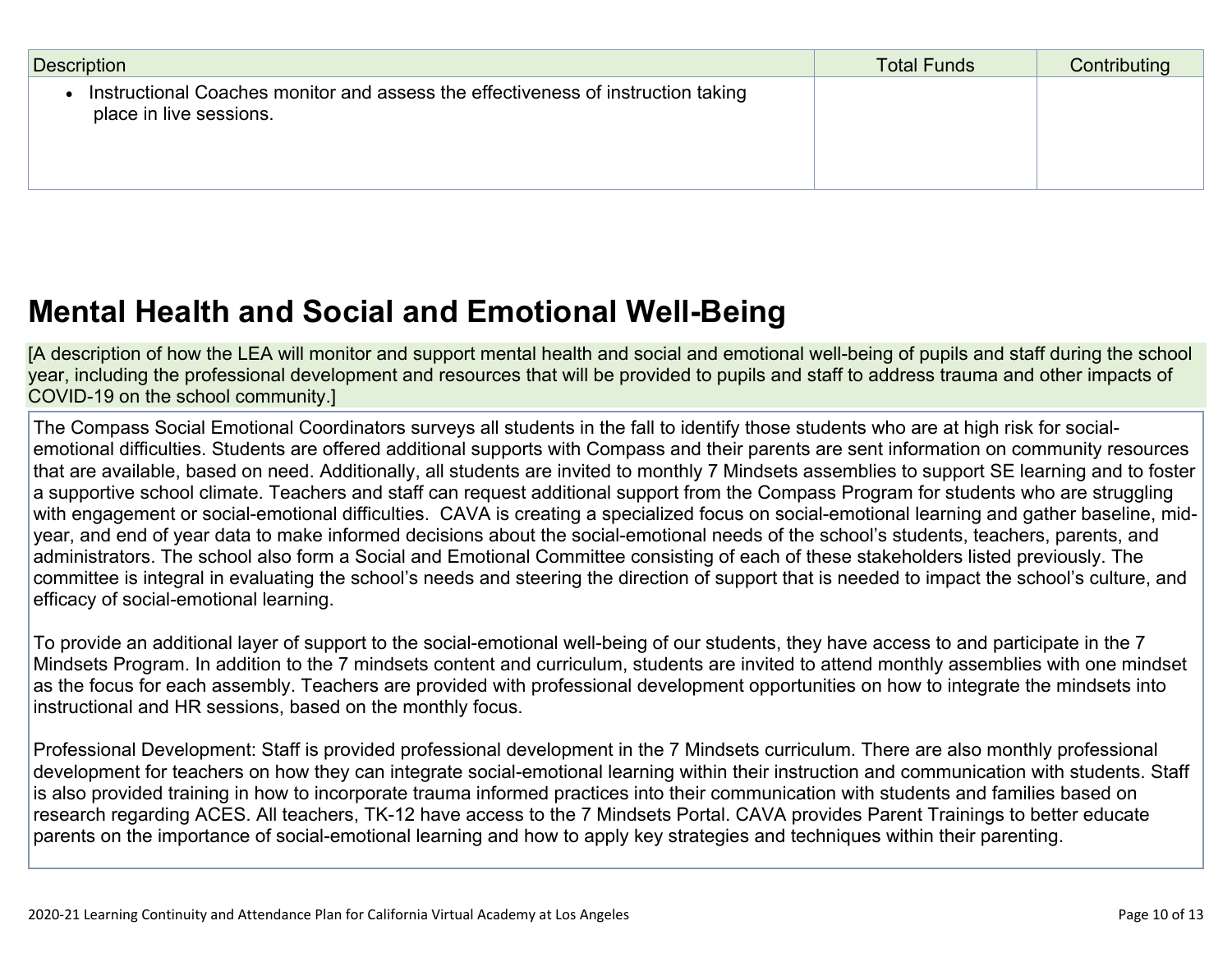The school holds regular virtual assemblies on internet/cyber bullying, internet safety, and suicide prevention throughout the school year. We also utilize 7 mindsets curriculum to support student socio-emotional health.

The school is developing a new Socio-Emotional and Engagement team called Compass. The Compass Program provides information, resources, and support to students and families who are new to our schools, who are struggling to meet enrollment requirements due to lack of engagement with school, or who are in a crisis due to lack of resources or social-emotional issues.

# **Pupil and Family [Engagement](http://www.doc-tracking.com/screenshots/20LCP/Instructions/20LCPInstructions.htm#PupilEngagementandOutreach) and Outreach**

[A description of pupil engagement and outreach, including the procedures for tiered reengagement strategies for pupils who are absent from distance learning and how the LEA will provide outreach to pupils and their parents or guardians, including in languages other than English, when pupils are not meeting compulsory education requirements, or if the LEA determines the pupil is not engaging in instruction and is at risk of learning loss.]

Students are all assigned a homeroom teacher who serves in an advisory role to them. Teachers hold monthly academic check in meetings via Zoom or Black Board Collaborate to discuss progress across their content areas. Regional leads and teachers also meet monthly to discuss pupil progress and strategies to re-engage. One of the strategies they discuss is the possible referral to our Compass program where a liaison is assigned to the student for a period to monitor, call, meet and provide encouragement. Another possible strategy discussed is academic probation when we determine that students are attending school but not progressing in their lessons or submitting work. When students are placed on academic probation, the campus regional lead works with that student in live sessions, email, phone calls to reengage. Teachers have access to live language translators via phone service that dial out numbers of parents who speak another language so that we ensure we are all working together. We provide a wealth of data to our teachers each week that includes the number of minutes each student spent working both synchronous and asynchronous; we have trained teachers in the steps needed to follow up with that data with very clear systems and processes. When students are absent from school we have an attendance Back On Track plan which auto-dials parents to inform them that their child missed school that day. We also have attendance liaisons who follow up with emails, certified letters and coordinate training we provide to parents via live sessions to help them support their child in daily attendance.

# **School [Nutrition](http://www.doc-tracking.com/screenshots/20LCP/Instructions/20LCPInstructions.htm#SchoolNutrition)**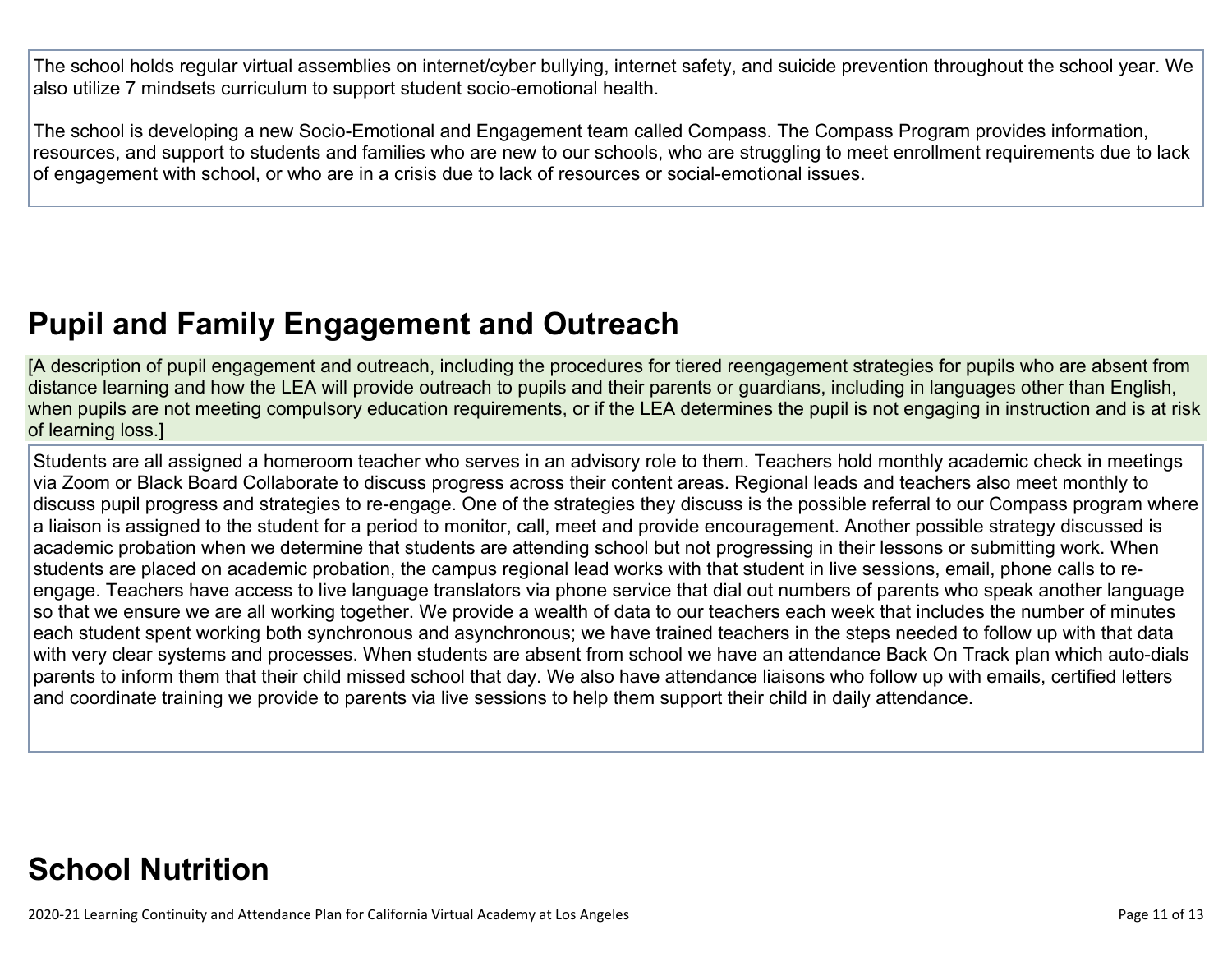[A description of how the LEA will provide nutritionally adequate meals for all pupils, including those students who are eligible for free or reduced-price meals, when pupils are participating in both in-person instruction and distance learning, as applicable.]

California Virtual Academy at Los Angeles is a non-classroom based charter school. As such, there is no in-person instruction therefore no meals are offered.

### **[Increased](http://www.doc-tracking.com/screenshots/20LCP/Instructions/20LCPInstructions.htm#IncreasedorImprovedServices) or Improved Services for Foster Youth, English Learners, and Low-Income [Students](http://www.doc-tracking.com/screenshots/20LCP/Instructions/20LCPInstructions.htm#IncreasedorImprovedServices)**

| Percentage to Increase or Improve Services  "" | Increased Apportionment based on the Enrollment of Foster Youth, English Learners, and Low-<br>Income students |
|------------------------------------------------|----------------------------------------------------------------------------------------------------------------|
| 18.72%                                         | 5566280                                                                                                        |

### **Required [Descriptions](http://www.doc-tracking.com/screenshots/20LCP/Instructions/20LCPInstructions.htm#RequiredDescriptions)**

[For the actions being provided to an entire school, or across the entire school district or county office of education (COE), an explanation of (1) how the needs of foster youth, English learners, and low-income students were considered first, and (2) how these actions are effective in meeting the needs of these students.]

The LEA is an established virtual school model ready to support all students in a virtual setting. Support staff are available to assist with specific needs in the areas of attendance, academic progress, social/ emotional, language development, foster youth, homelessness, IEP, and 504 Plan. These challenges often cause additional stress and anxiety that affect a child's capacity to focus in school. The school has a developed Socio-Emotional and Engagement team called Compass. The Compass Program provides information, resources, and support to students and families who are new to our schools, who are struggling to meet enrollment requirements due to lack of engagement with school, or who are in a crisis due to lack of resources or social-emotional issues. The Compass Program includes several roles that provide targeted support to students, based on individual needs:

- Engagement Coaches: Provide both intensive & light-touch support for students struggling with daily engagement through 1-1 weekly conferencing, small group conferencing, and weekly support contracts.
- Community Coordinator: Hosts online sessions to support and provide connection for Learning Coaches.
- Social Support Coordinators: Oversee the 7 Mindsets Assemblies and monthly communication to families, facilitates school-wide social-emotional screening, provides 1-1 or small group support for students who need additional SE supports.